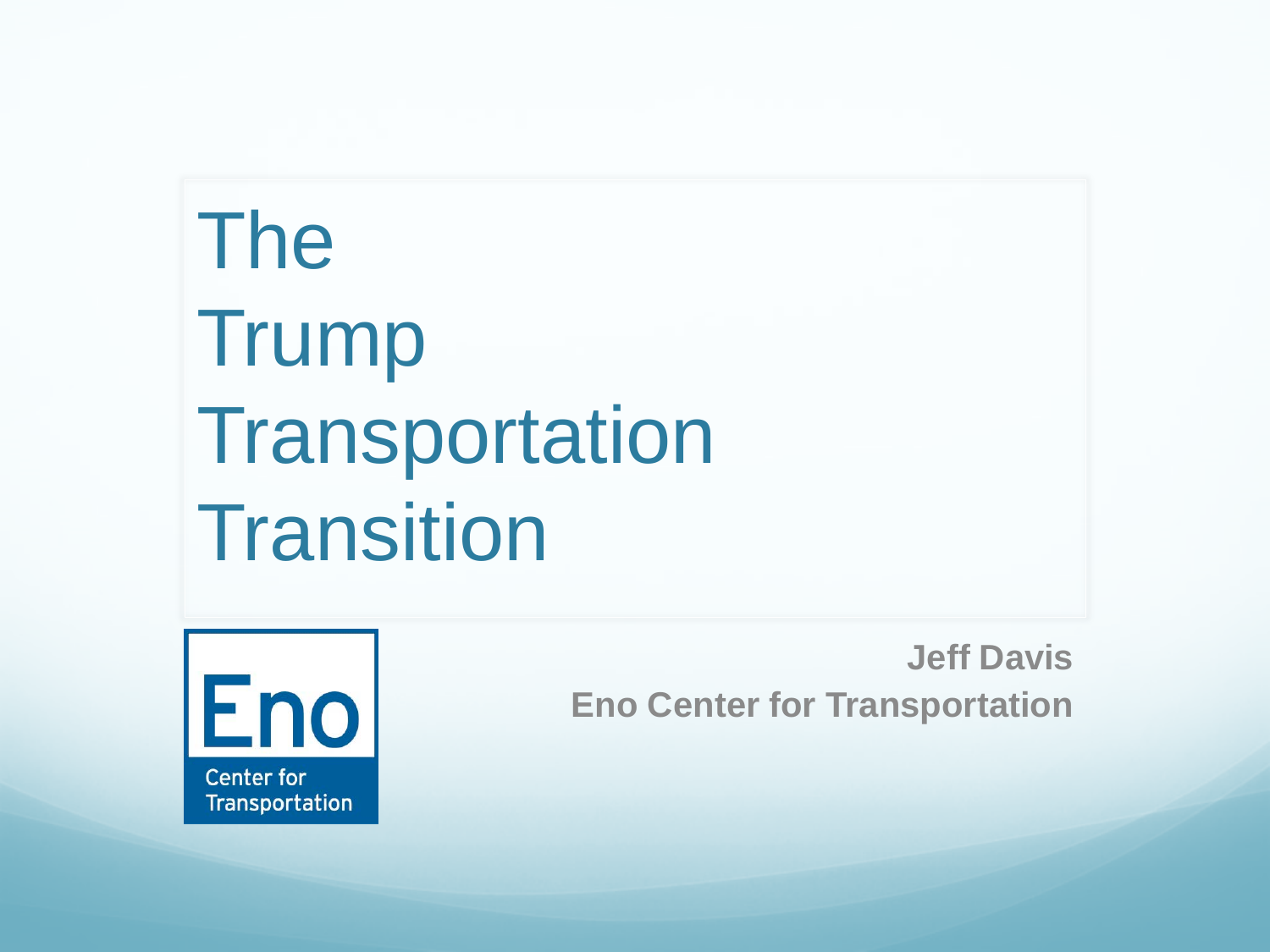# Trump Transition

### **Good news:**

- Sec. Elaine Chao experienced, conventional, popular candidate. Well-known, has both transportation policy background and political bona fides, easy to confirm.
- Earliest a President-elect has announced a SecDOT choice in at least 40 years.
- Confirmation hearing today at 10:15 a.m.
- Almost certain to be confirmed on or shortly after January 20.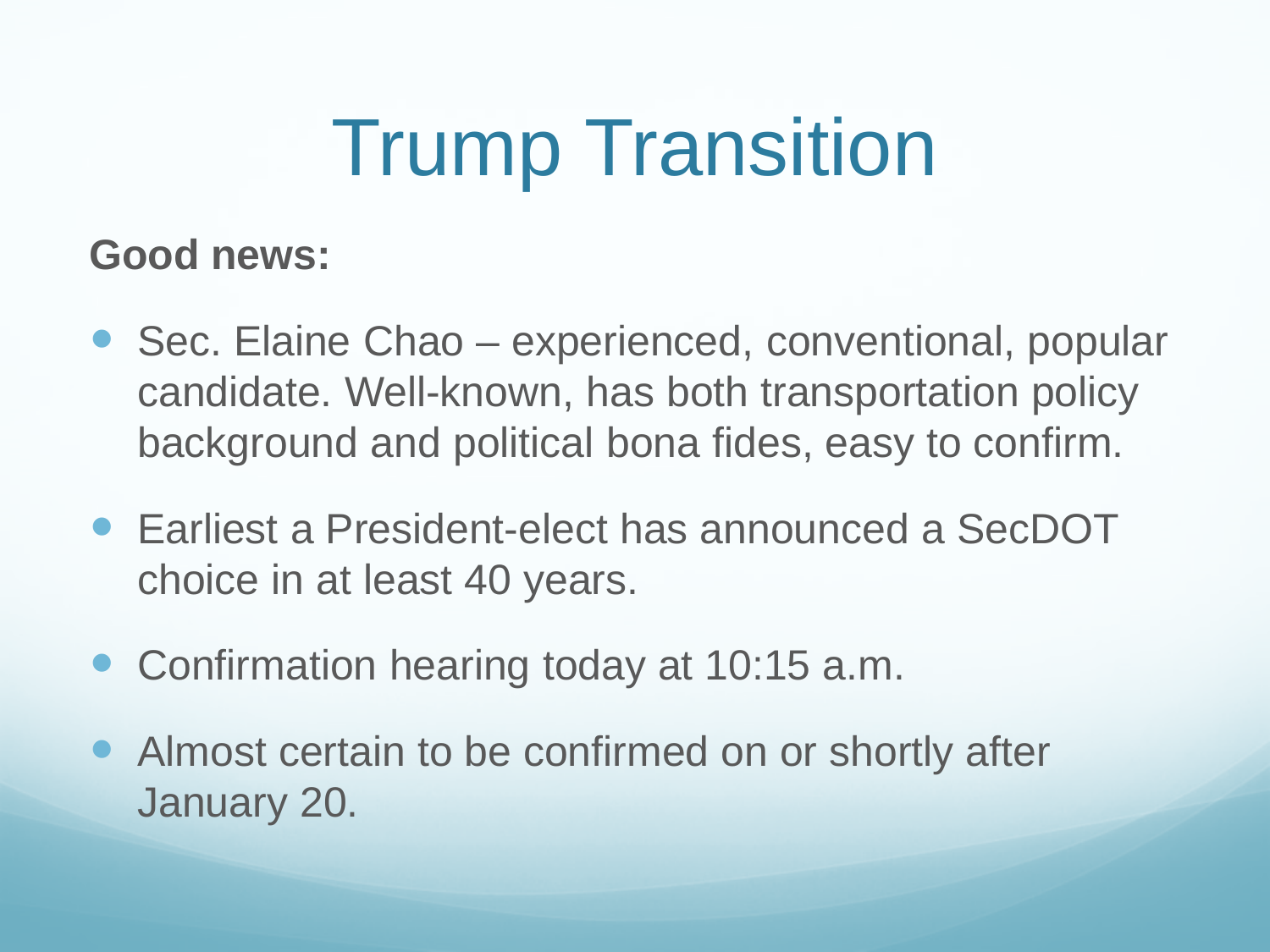# Trump Transition

### **Bad news #1:**

- There are three different DOT transitions:
	- 1. Sec. Chao, a few former Labor staffers, and a few transpo policy people she would like to hire.
	- 2. The transition office in DC set up by Sen. Sessions and Gov. Christie and run by Nancy Butler, Shirley Ybarra, Brig McCown, etc. Working on transition policy papers and vetting of potential staff.
	- 3. Trump Tower in NYC.

 No one is quite sure which office is in charge of what and who has the final say on hiring or policy.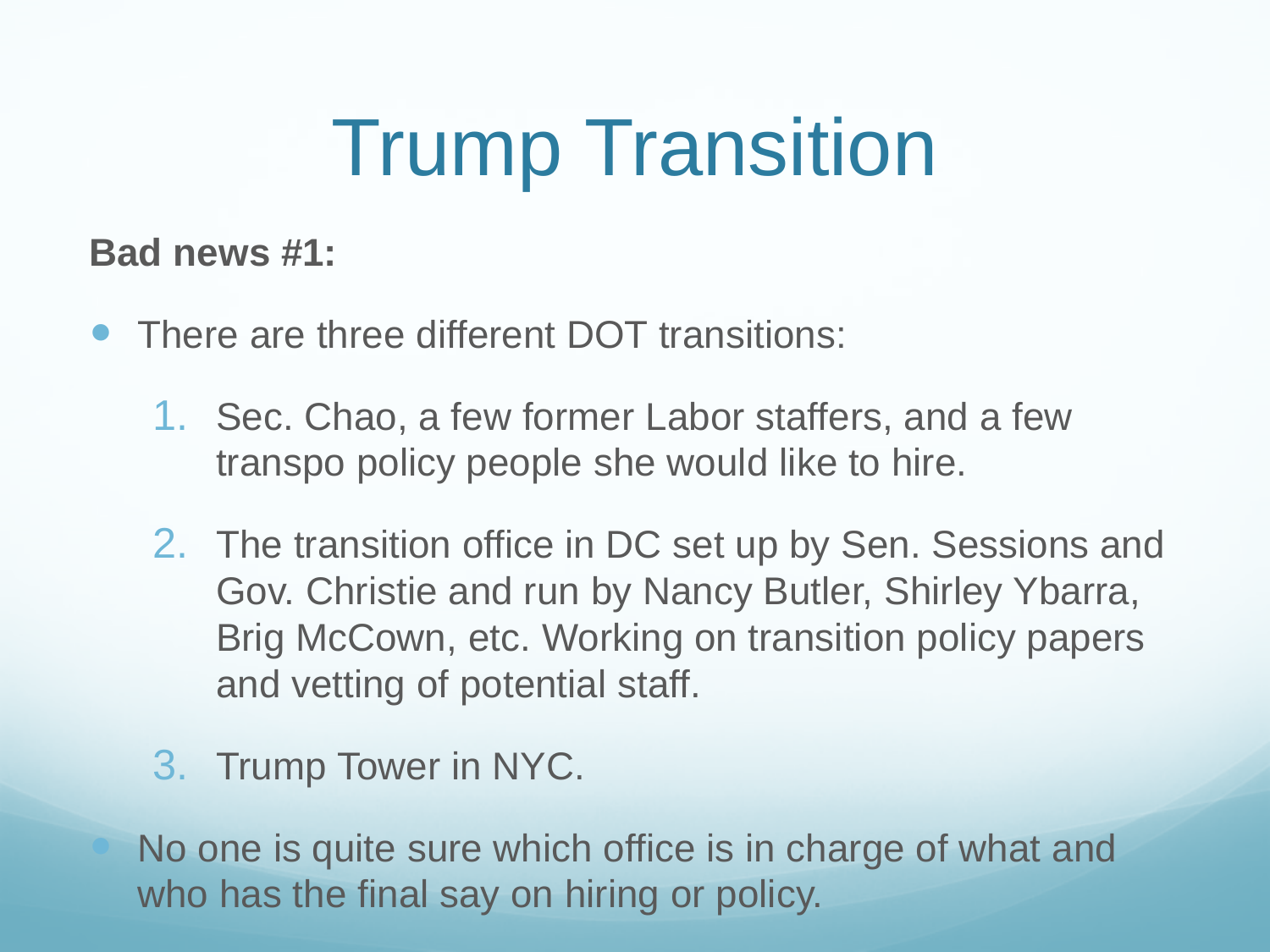### Transition - Personnel

### **Bad news #2:**

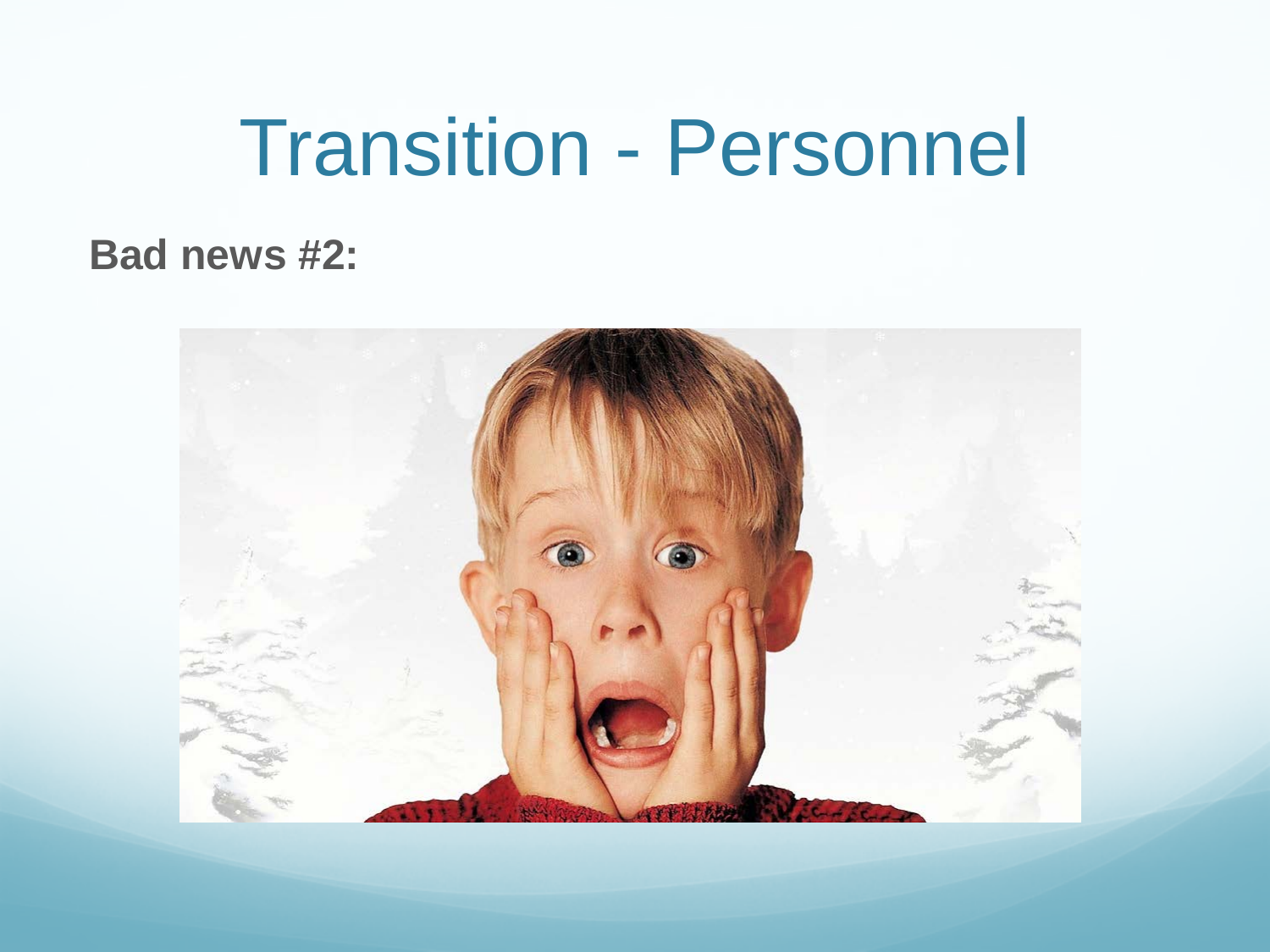### Transition - Personnel

- Deputy Secretary, Assistant Secretaries, Chief Counsel, modal Administrators probably won't be named and confirmed for months thereafter.
- Secretary Chao will be "home alone" and dependent on White House/OMB for policy and logistical support and staffing.
- OMB nominee, Rep. Mick Mulvaney (R-SC), has shown unrelenting hostility while in Congress to higher spending, "stimulus," and anything that increases the public debt.

### **EVERYTHING RUNS THROUGH OMB.**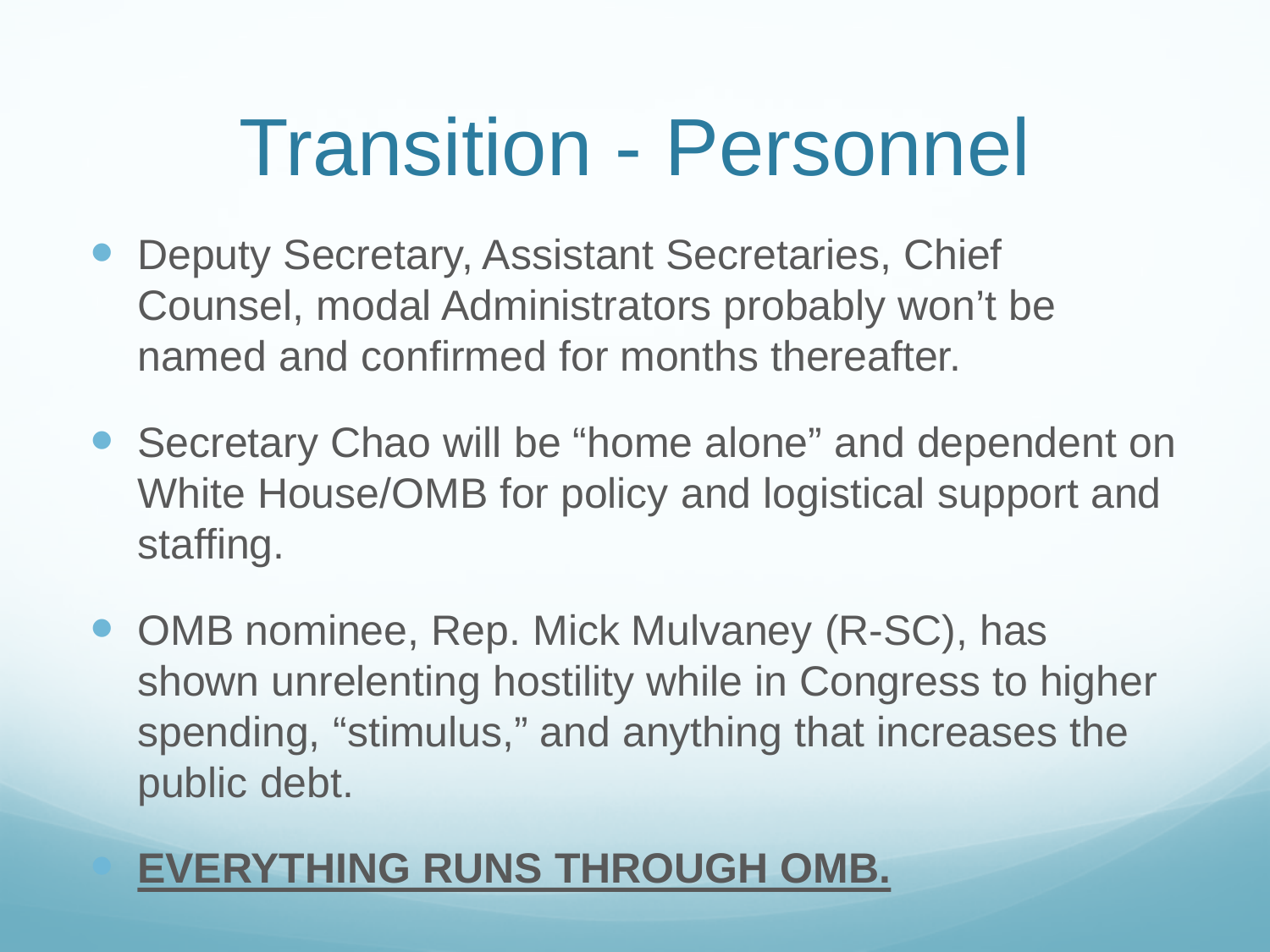

#### **Steve Bannon, White House chief strategist?**

"I'm the guy pushing a trillion- dollar infrastructure plan. With negative interest rates throughout the world, it's the greatest opportunity to rebuild everything. Shipyards, ironworks, get them all jacked up. We're just going to throw it up against the wall and see if it sticks. It will be as exciting as the 1930s, greater<br>than the Reagan revolution conservatives, plus populists, in an economic nationalist movement."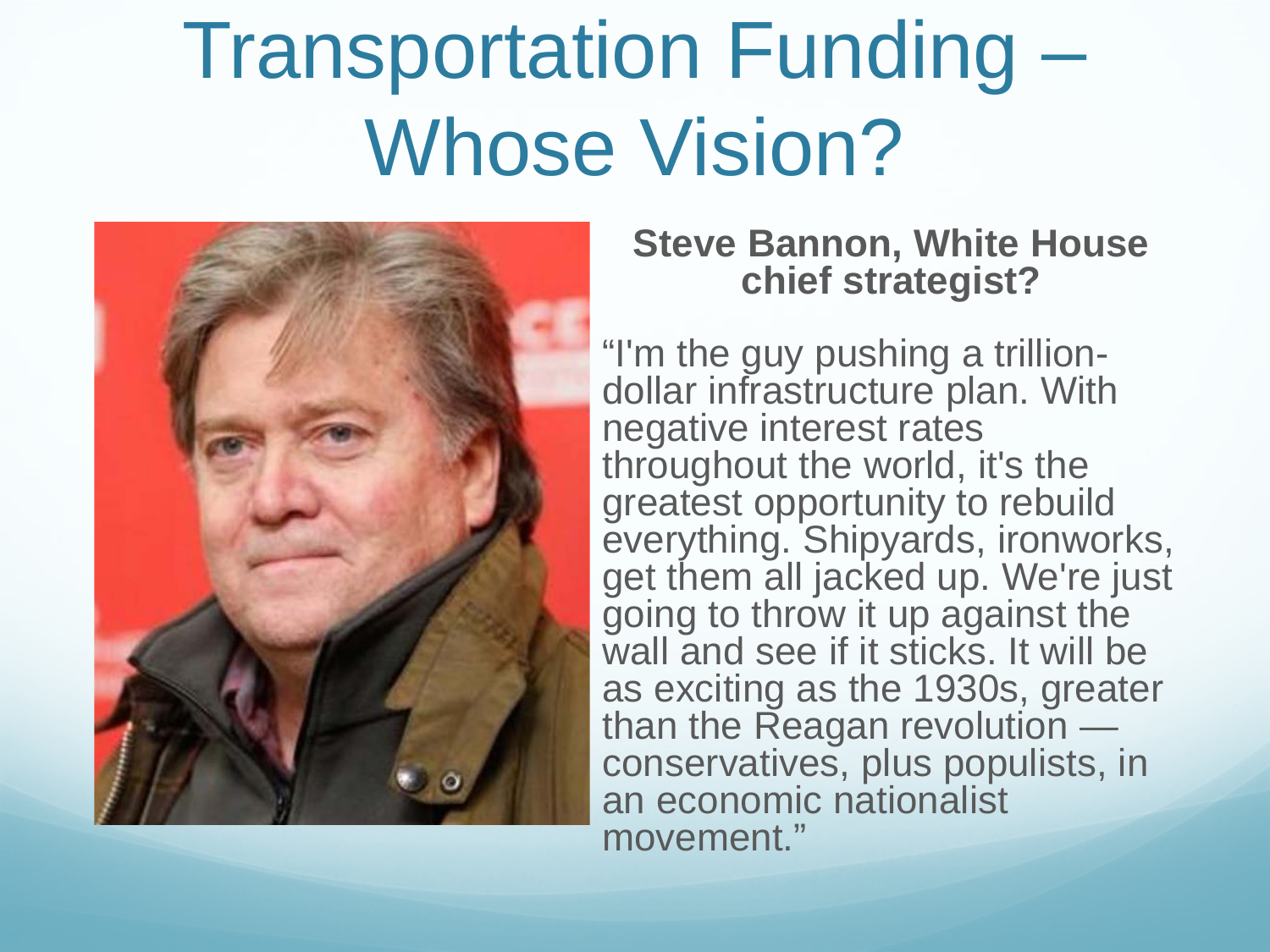#### **Mick Mulvaney, White House budget director (OMB)?**

"Washington cannot wean itself from its spending addiction. Indeed, [the 2013 Ryan-Murray budget deal] is another example of how we got \$17 trillion in debt: we can have lots of bipartisanship, as long as we spend more money."

"I have never believed the threat that this country will default on its debt as a result of any failure to raise the debt ceiling."

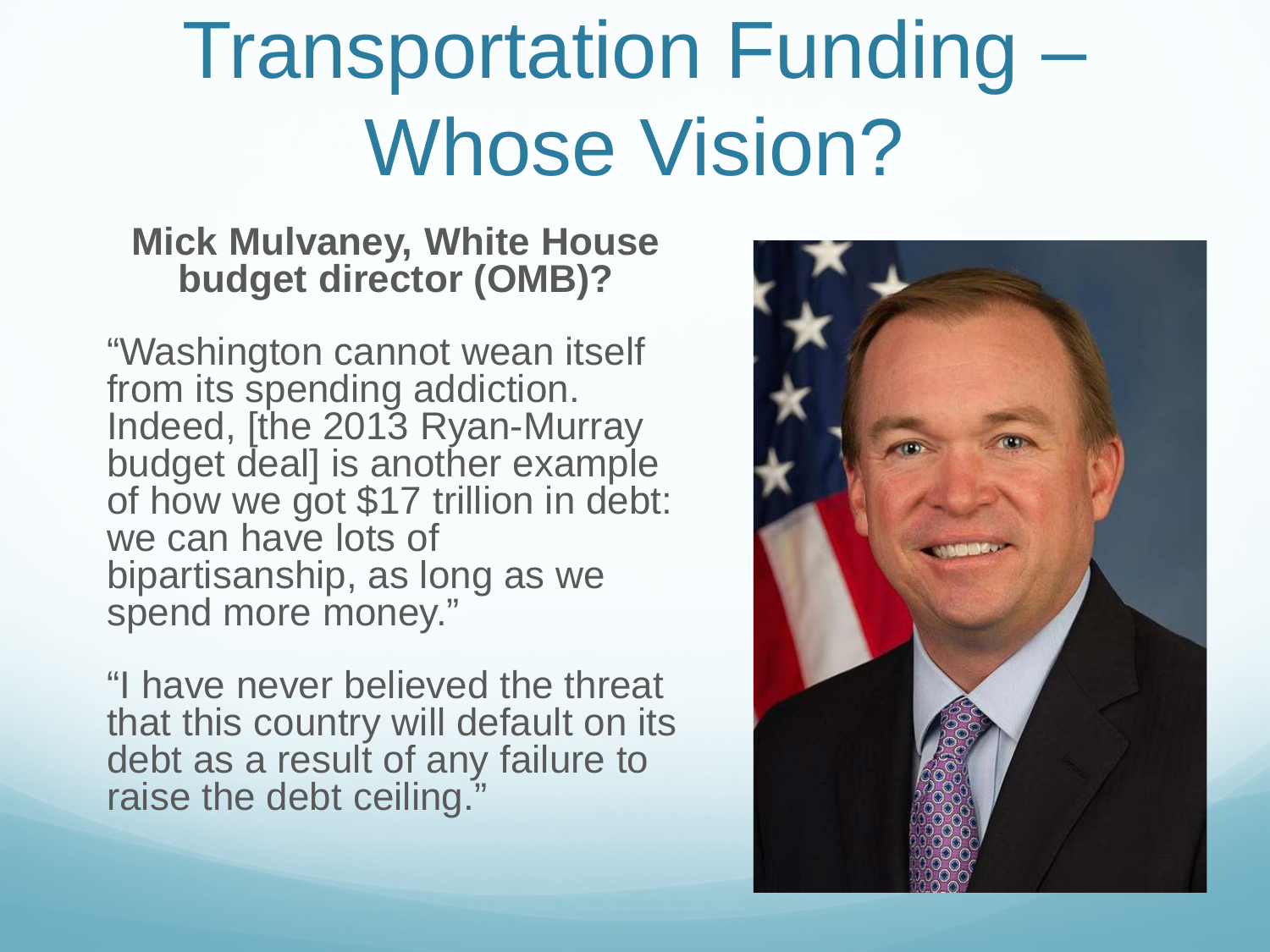

### **Elaine Chao, Secretary of Transportation?**

"As we work together to develop the details of President Trump's infrastructure plan, it is important to note the significant difference between traditional program funding and other innovative<br>financing tools, such as publicprivate partnerships. In order to take full advantage of the estimated trillions in capital that equity firms, pension funds, and endowments can invest, these partnerships must be incentivized with a bold new vision."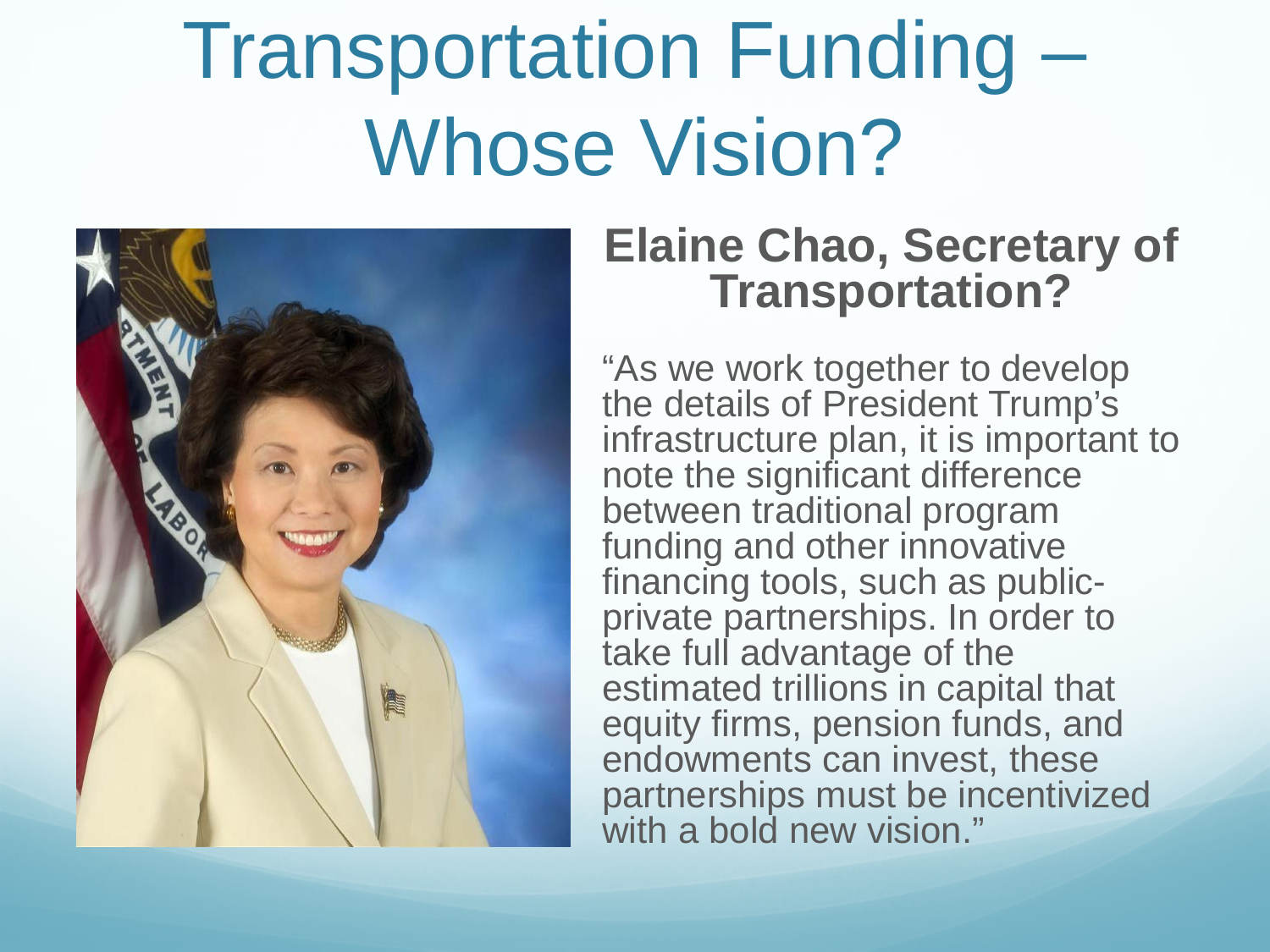### **Donald Trump?**

"On infrastructure, we will build new roads, tunnels, bridges, railways, airports, schools and hospitals, including major projects in the inner cities. There's such potential in the inner cities."

### "**BUY AMERICAN, HIRE AMERICAN**."

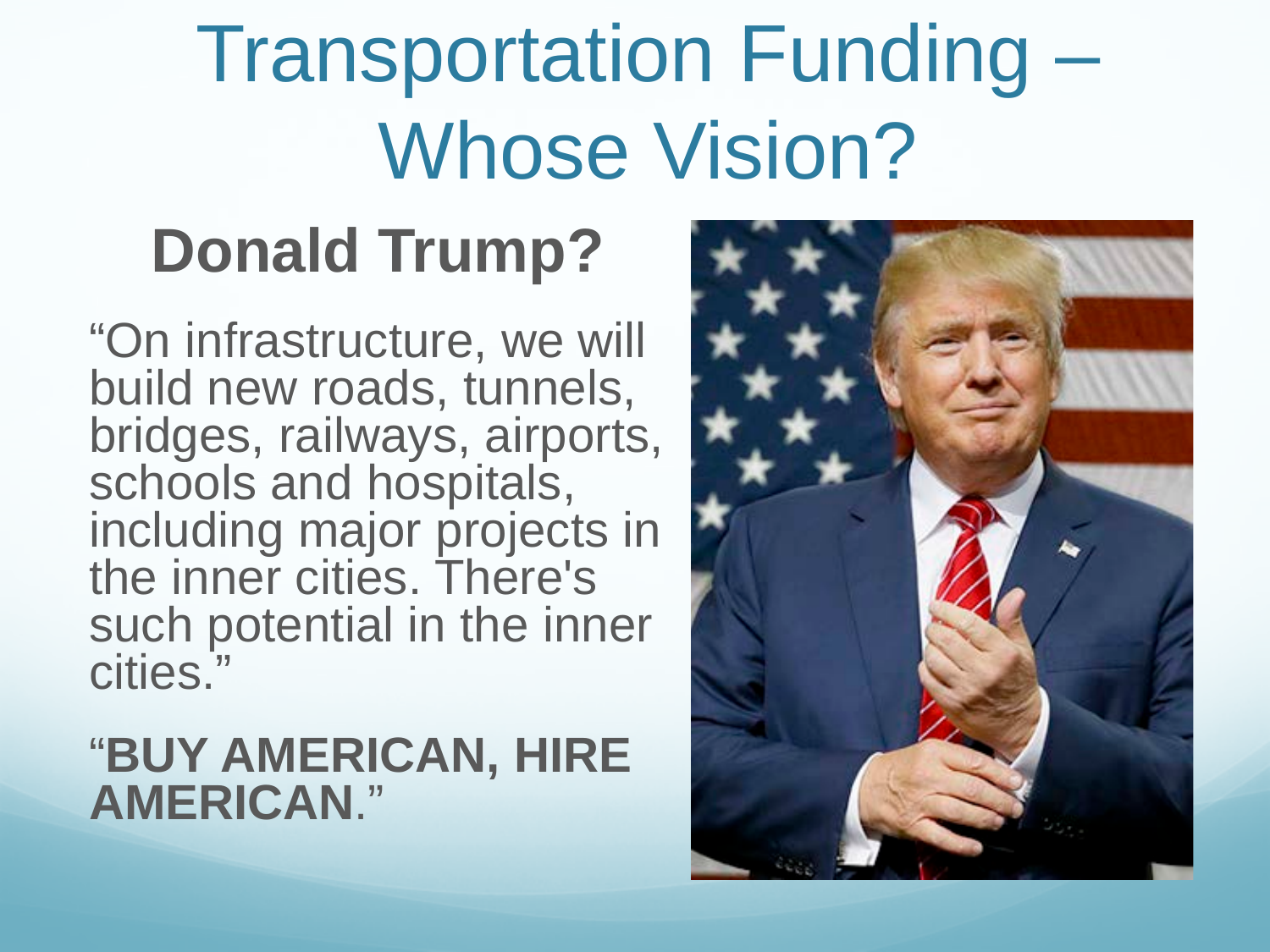- Big, "legacy" infrastructure projects. Shiny.
- Someone affiliated with one of the transition offices prepared a list of 50 potential legacy projects in mid-December. (Never officially released.)
- Hudson River Gateway, FAA NextGen, Second Ave. Subway Phases 2 and 3, Maryland Purple Line, M-1 Rail Detroit, Gordie Howe Bridge, MBTA Green Line, Chicago Red/Purple Line Mod, DC and Chicago Union Stations, lots of water and electrical grid projects, some airports.
- Numbers in list seemed outdated and goal seemed to be to have private equity share at 50% aggregate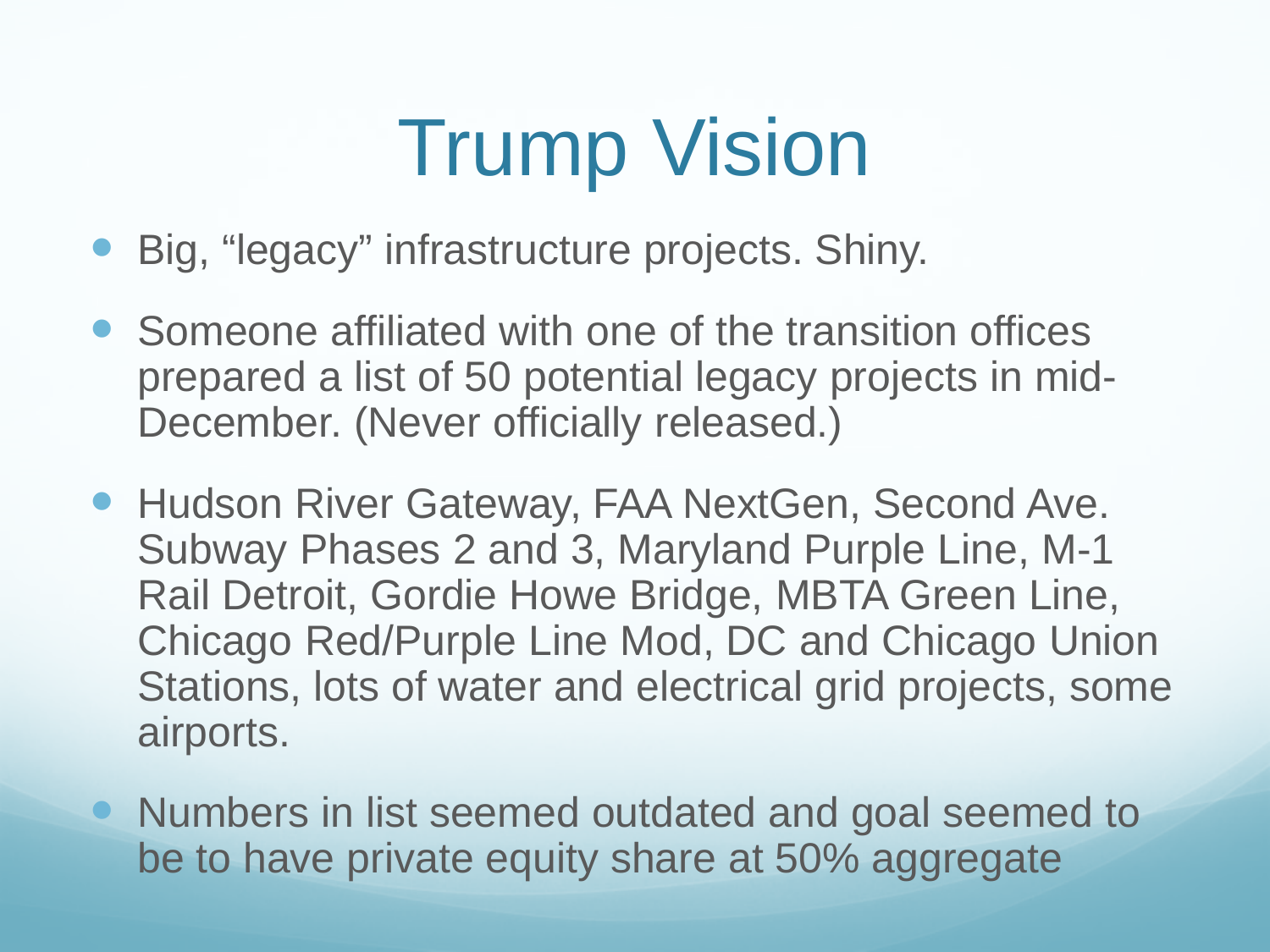- Campaign advisors (incl. Sec. of Commerce nominee) produced plan to leverage \$1 trillion of private investment in U.S. infrastructure via \$140 billion of onbudget federal tax credits.
- This plan, like other PPP plans, is inherently biased towards megaprojects in large urban areas because either massive VMT or freight traffic, or significant sales tax revenue, or some kind of revenue stream based on a significant population is needed to repay debt.
- **If they really borrow from private markets without** passing through the Treasury, it won't increase federal debt like TIFIA and RRIF PPP's will.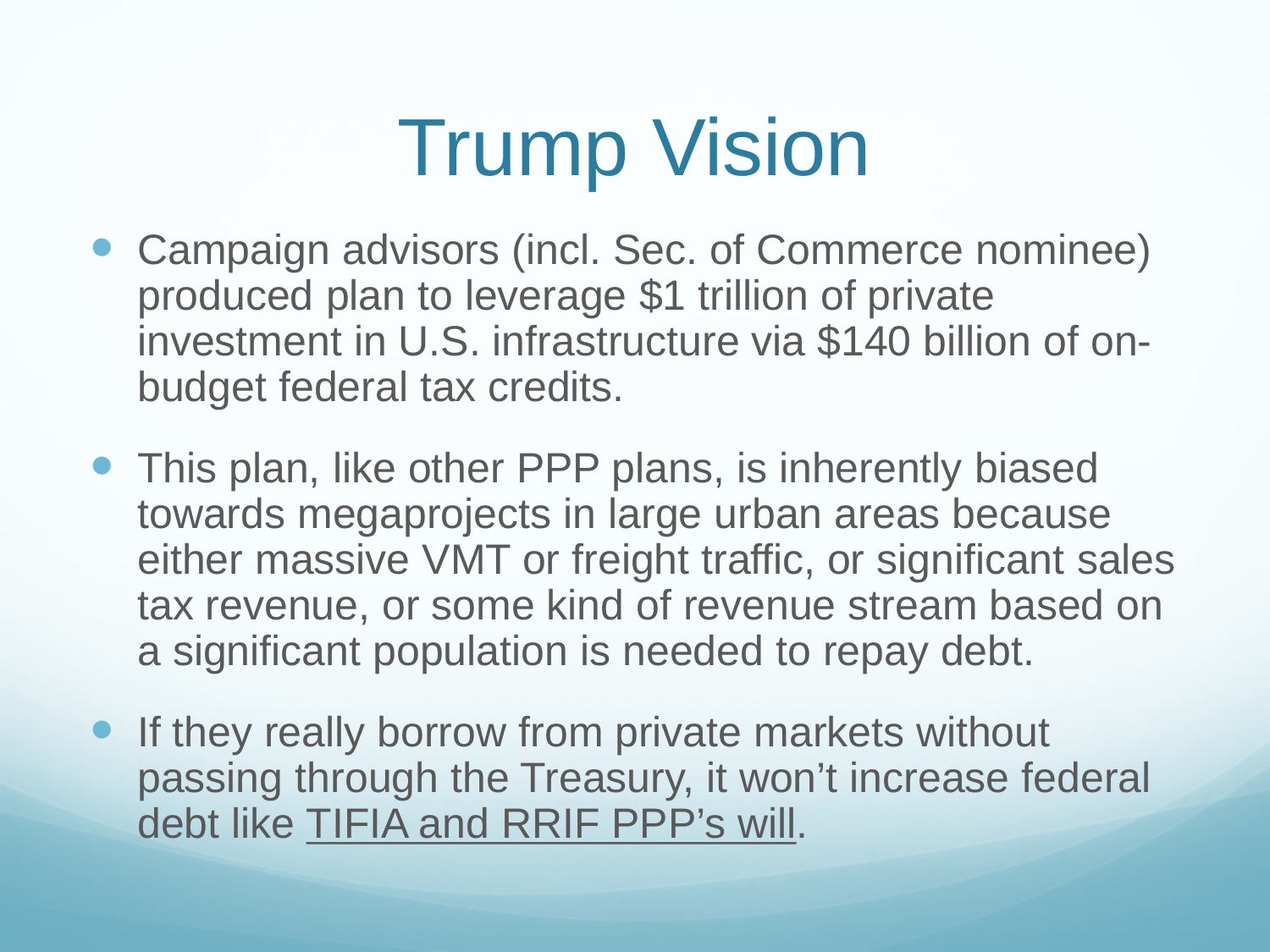- "Buy American, Hire American"
- Buy America provisions (mostly steel and rolling stockrelated) have been in law for federal transpo grant programs since 1970s, waivers possible at DOT discretion. Expect many of those to stop.
- "Hire American" at present, federal transpo grants to states/localities do not require compliance with E-Verify or other methods to ensure contractors only hire citizens or those with valid work permits.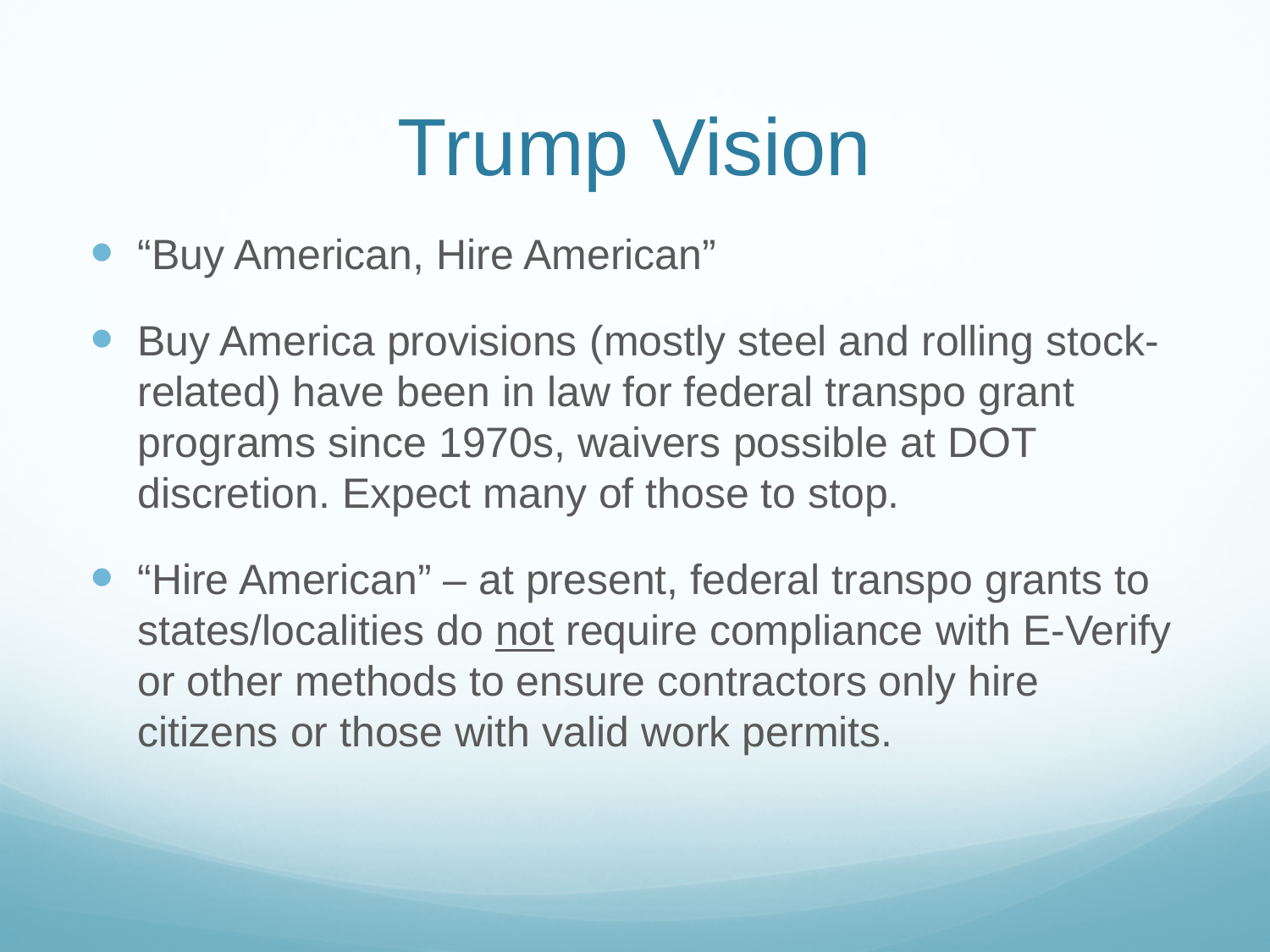- Contractor compliance with E-Verify etc. is up to state or MPO or transit agency. Many of the biggest do not currently require citizenship/work permit verification.
- Uncertain if existing grant programs can be amended to cut off grants if contractors don't participate in E-Verify. (*South Dakota v. Dole*.) But any new infrastructure grant program could include such requirements (see 1977 jobs program).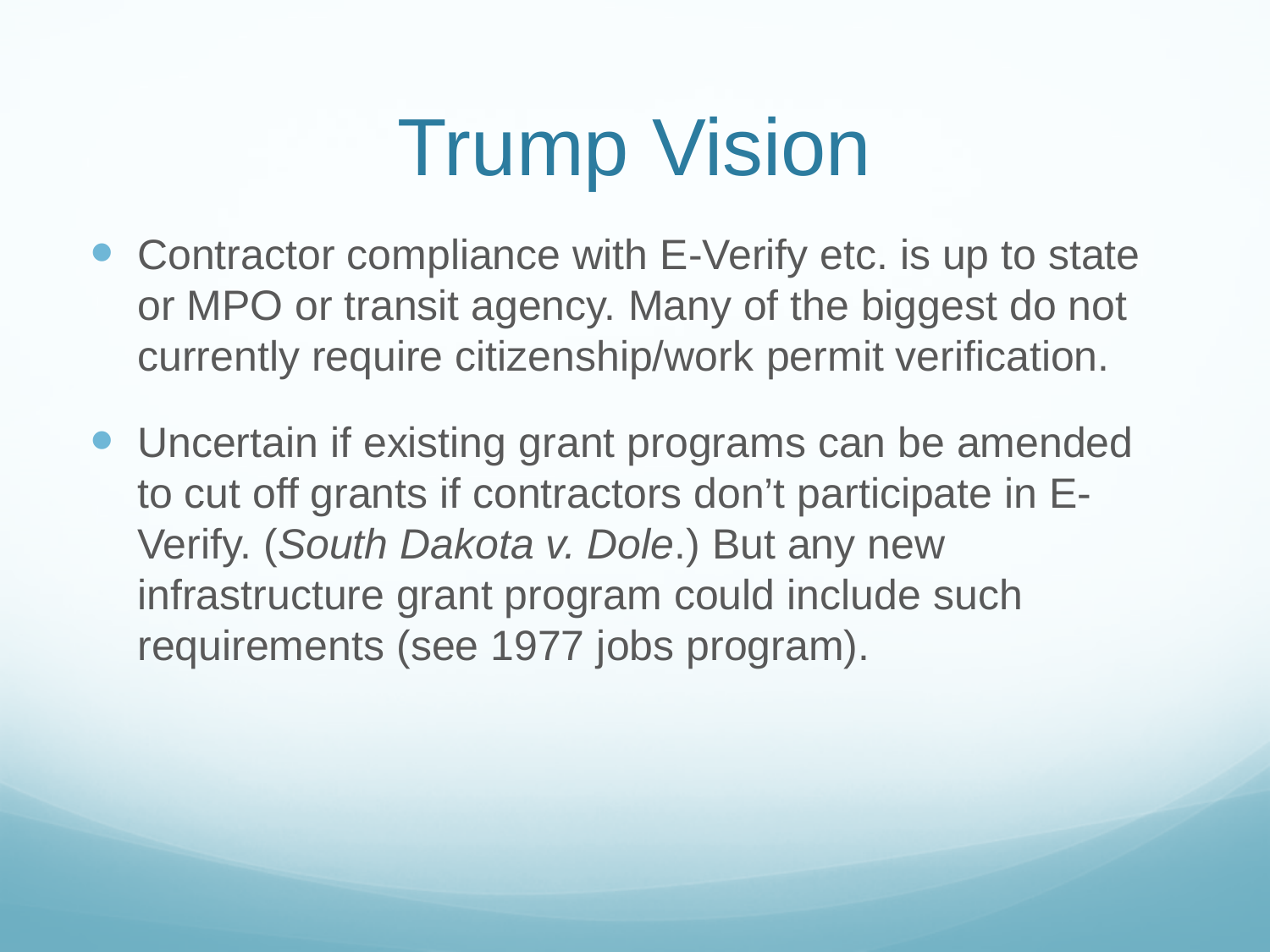### Republican Vision

- 2016 GOP Platform: cut mass transit out of the HTF because transit is "…an inherently local affair that serves only a small portion of the population, concentrated in six big cities."
- "We propose to phase out the federal transit program…"
- "…we oppose a further increase in the federal gas tax."
- "We reaffirm our intention to end federal support for boondoggles like California's high-speed train to nowhere."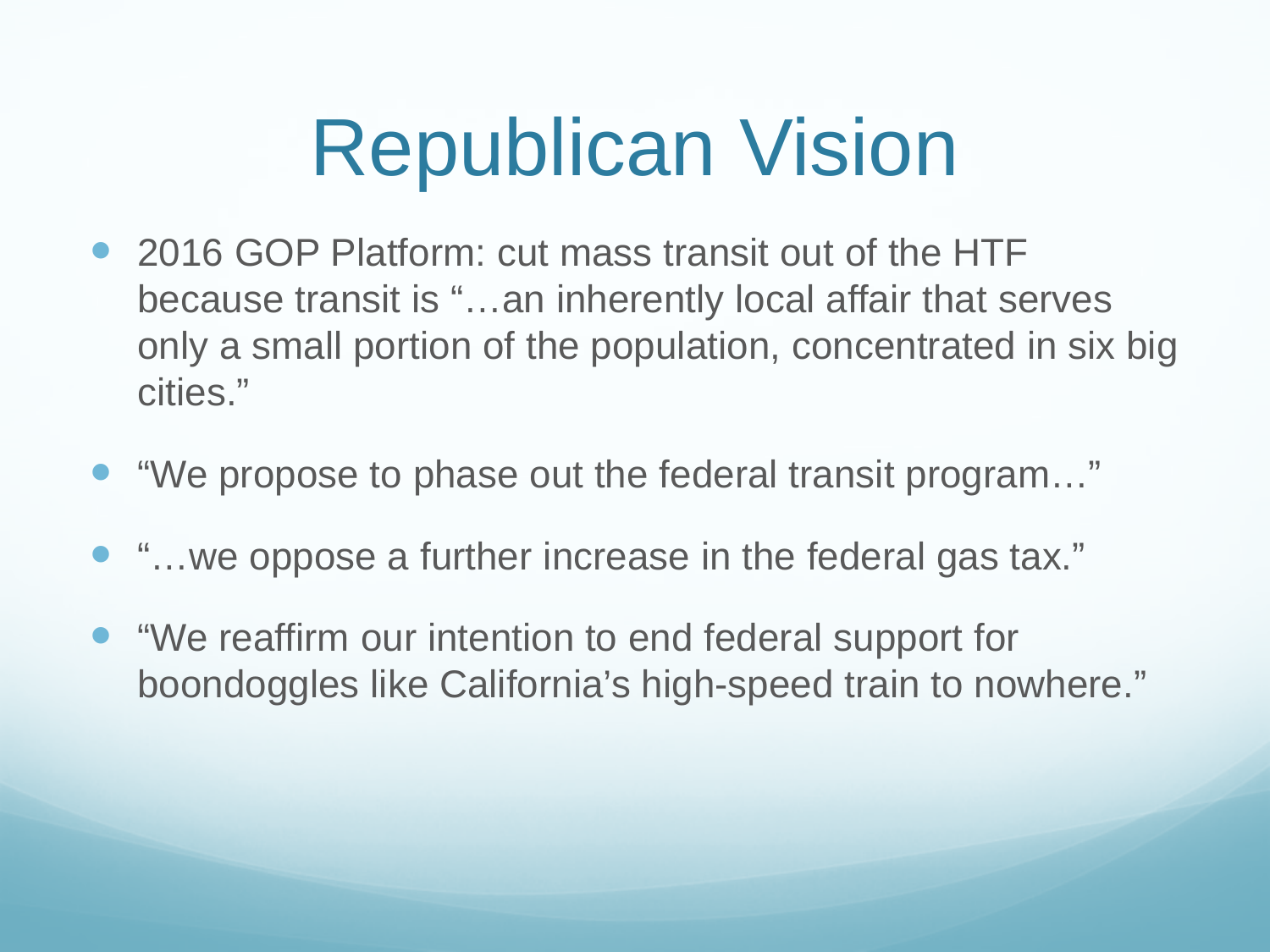# Transition – Capitol Hill

- The current Congress accomplished some things, postponed others.
- Surface transportation FAST Act of 2015 Highway Trust Fund fixed through Sept. 2020. Little desire to reopen HTF funding issues mid-bill.
- Aviation extended through Sept. 30 2017.
- FY 2017 appropriations extended through April 28, 2017 (Trump Day 98). Expect government shutdown drama.